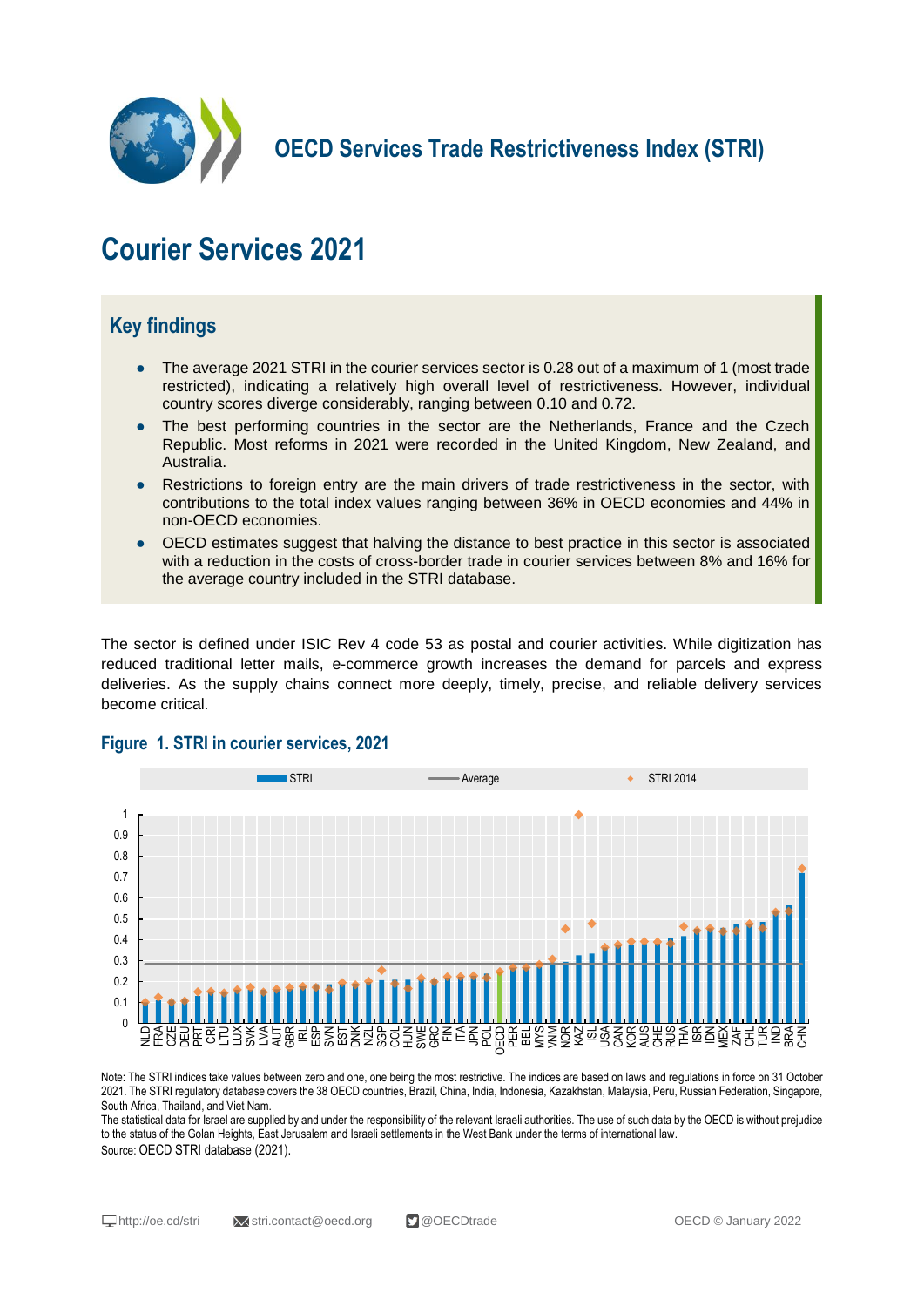The 2021 STRIs in the courier services sector range between 0.10 and 0.72 widely, with the sample average of 0.28 (Figure 1). There are 30 countries below and 20 countries above the average. The best performing countries in the sector are the Netherlands, France and the Czech Republic.

Several countries introduced regulatory changes affecting the STRIs in 2021 and more so since 2014 (Figure 2). In 2021, the STRIs in this sector saw the most significant changes in Australia (-2%), New Zealand (-5%), and the United Kingdom (-8%). Since 2014, we have observed countries that have had the strongest restrictive trends are Hungary (25%), Slovenia (16%) and the Czech Republic (11%). On the other hand, Iceland (-30%), Norway (-35%), and Kazakhstan (-67%) are identified as the countries with the strongest tendency towards liberalisation.



#### **Figure 2. Change since 2014 and change in the last year, by country**

Note: Selection criteria for Panel A was based on largest absolute changes since 2020. Panel B selection is the three largest increases, and the three largest decreases in the STRI since 2014. Source: OECD STRI database (2021).

The measures in the STRI database are organised under five policy areas (Figure 3). Restrictions on foreign entry include barriers to establishing or operating companies such as foreign equity limits or requirements on board of directors and cross-border data flows. Restrictions on the movement of people cover barriers that affect the temporary entry of foreign services providers through quotas, labour market tests and short durations of stay. Other discriminatory measures include discrimination of foreign services suppliers as far as taxes, subsidies and public procurement are concerned. Barriers to competition include

**2**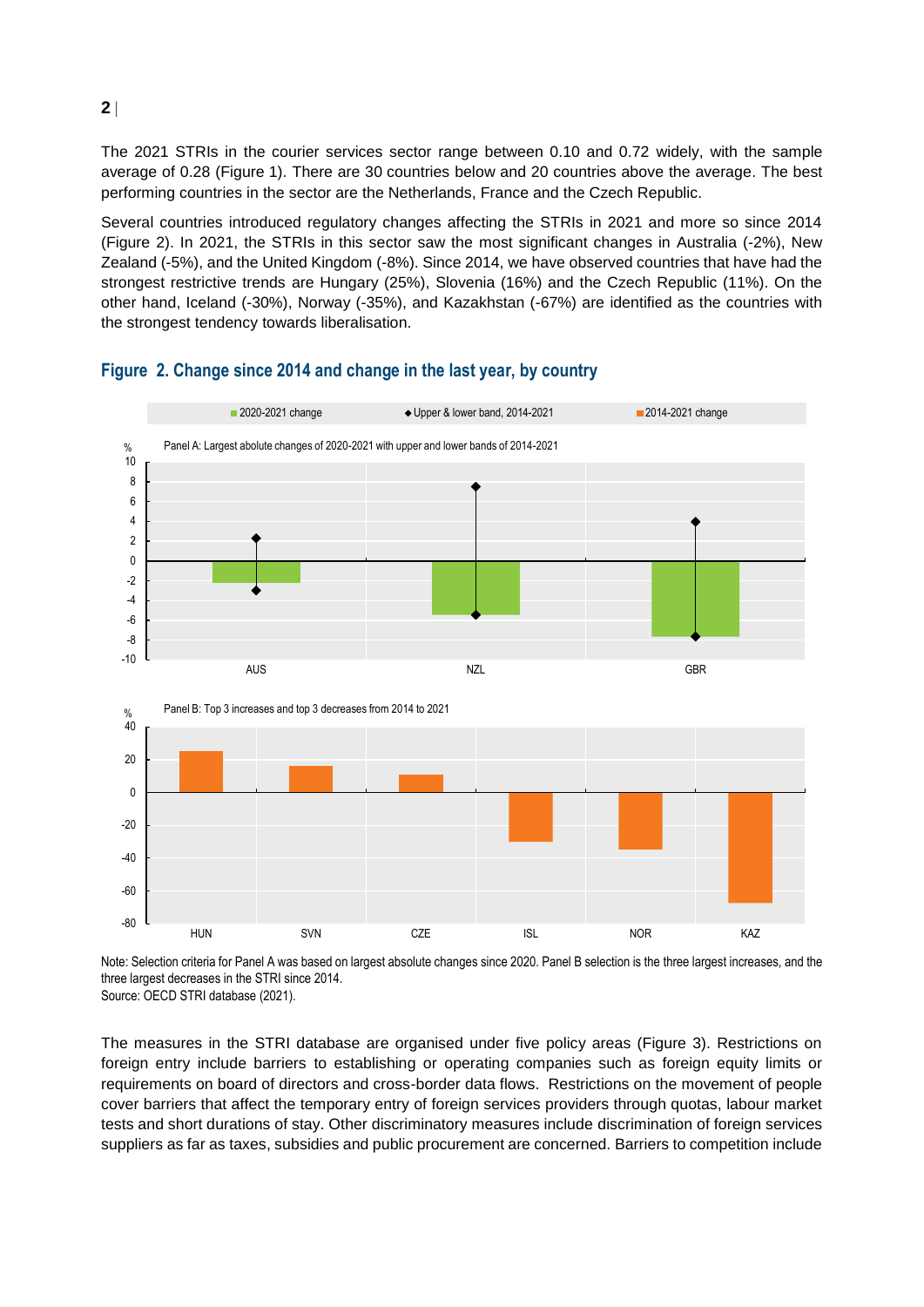information on anti-trust policy, government ownership of major firms and the extent to which governmentowned enterprises are exempt from competition laws. Regulatory transparency includes information on consultations and dissemination prior to laws and regulations entering into force. It also records information on obtaining a license or a visa. In this sector, barriers related to restrictions on foreign entry are most prominent and amount to 36% in OECD economies and 44% in non-OECD economies.





Source: OECD STRI database (2021).

This sector covers both courier and postal services, and the latter is generally subjected to tighter regulatory conditions while courier services can be more liberalised across countries. Table 1 lists the most common restrictions identified in each policy area. Under restrictions on foreign entry, common impediments relate to the acquisition and use of land and real estate. A license is required in a large share of countries but mostly applies with respect to postal services. Thirteen countries apply a monopoly in this segment as well. Investment screening mechanisms that do not exclude considerations of economic interests exist and residency requirements for board of directors exist across a large number of countries as well. Restrictions to the movement of people are relatively common across the board and include mostly short permitted durations of initial stay and labour market tests. Under other discriminatory measures, barriers related to accessing public procurement markets for foreign tenderers remain the most common challenge.

Under barriers to the competition, a designated postal operator (DPO) to provide universal service is present in 49 countries with some degree of governmental control being exercised in 47 countries. Under hurdles related to regulatory transparency, cumbersome procedure to obtain visa (lengthy time, numerous documents) for business visitors are the most common challenges in this sector.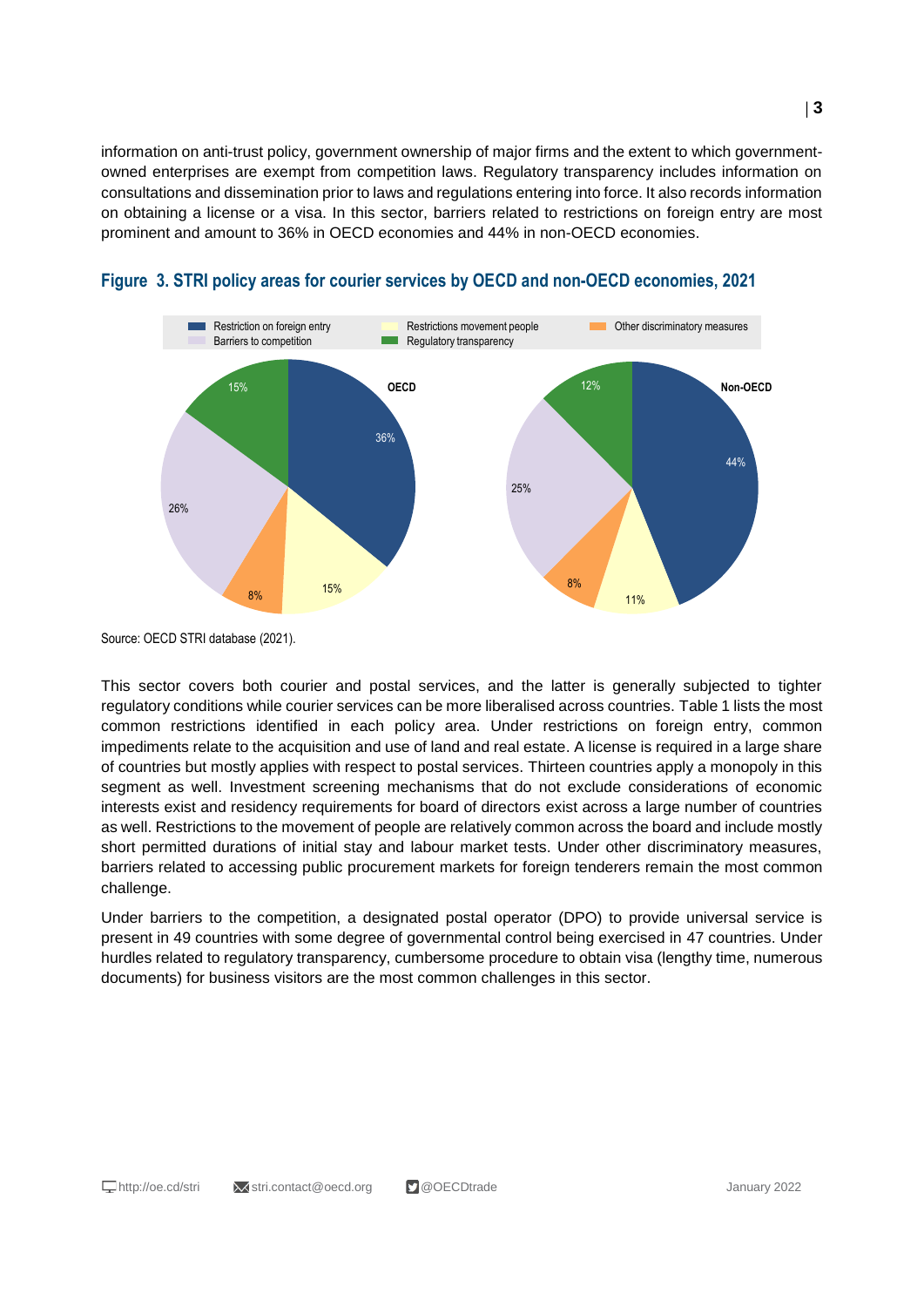| Policy area                           | Measure                                                                                                                    | Countries having<br>a restriction |
|---------------------------------------|----------------------------------------------------------------------------------------------------------------------------|-----------------------------------|
| Restrictions on<br>foreign entry      | Acquisition and use of land and real estate by foreigners is restricted                                                    | 35                                |
|                                       | Memo: Licence/authorisation is required to enter the market                                                                | 32                                |
|                                       | Screening exists without exclusion of economic interests                                                                   | 22                                |
|                                       | Board of directors: at least one must be resident                                                                          | 19                                |
|                                       | Memo: Monopoly on letters                                                                                                  | 13                                |
| Restrictions to<br>movement of people | Limitation on duration of stay for contractual services suppliers                                                          | 38                                |
|                                       | Labour market tests: intra-corporate transferees                                                                           | 37                                |
|                                       | Labour market tests: contractual services suppliers                                                                        | 36                                |
|                                       | Memo: Licence or authorisation is required to practice                                                                     | 8                                 |
|                                       | Laws or regulations establish a process for recognising qualifications gained abroad                                       | 2                                 |
| Other discriminatory<br>measures      | Public procurement: Procurement regulation explicitly prohibits discrimination of foreign suppliers                        | 43                                |
|                                       | Public procurement: The procurement process affects the conditions of competition in favour of local firms                 | 23                                |
|                                       | Public procurement: Explicit preferences for local suppliers                                                               | 23                                |
|                                       | Memo: The procurement process below the value thresholds affects the conditions of competition in favour<br>of local firms | 20                                |
|                                       | Other restrictions in other discriminatory measures                                                                        | 1                                 |
| Barriers to<br>competition            | Memo: there is a designated postal operator to provide universal postal services                                           | 49                                |
|                                       | National, state or provincial government control at least one major firm in the sector                                     | 47                                |
|                                       | Minimum capital requirements                                                                                               | 34                                |
|                                       | Memo: there is at least one dominant provider in courier services market (other than universal postal<br>services)         | 30                                |
|                                       | Publicly-controlled firms are exempted from the application of the general competition law                                 | 5                                 |
| Regulatory<br>transparency            | Range of visa processing time                                                                                              | 28                                |
|                                       | Memo: fees required to obtain a licence/authorisation                                                                      | 27                                |
|                                       | Number of documents needed to obtain a business visa                                                                       | 26                                |
|                                       | A de minimis regime is in place: Import duties                                                                             | 15                                |
|                                       | There is an adequate public comment procedure open to interested persons, including foreign suppliers                      | 11                                |

## **Table 1. Top 5 most relevant measures by policy area, 2021**

Note: Top most relevant measures are selected on the basis of the following criteria: (1) most restricted horizontal measures (i.e. same answer across sectors), (2) most restricted sector-specific measures, (3) key measures or (4) memos affecting the score of other measures through hierarchy rules.

Source: OECD STRI database (2021).